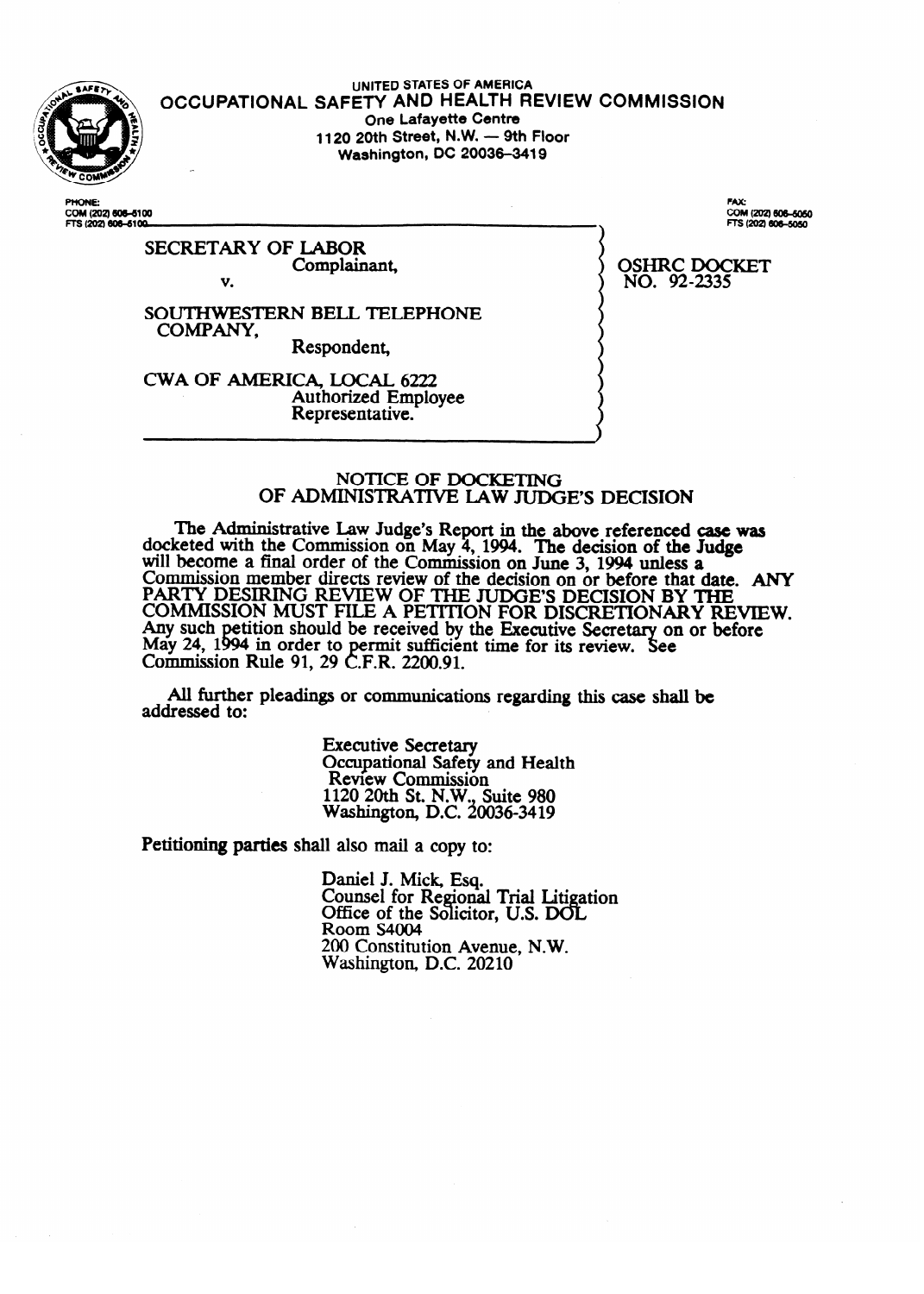DOCKET **NO.** 92-2335

If a Direction for Review is issued by the Commission, then the Counsel for Regional **Trial** Litigation will represent the Department of Labor. Any party having questions about review rights may contact the Commission's Executive Secretary or call (202) 606-5400.

FOR THE COMMISSION<br>Ray H. Durling, J /age

Date: May 4, 1994 Ray H. Darling, Jr. Executive Secretary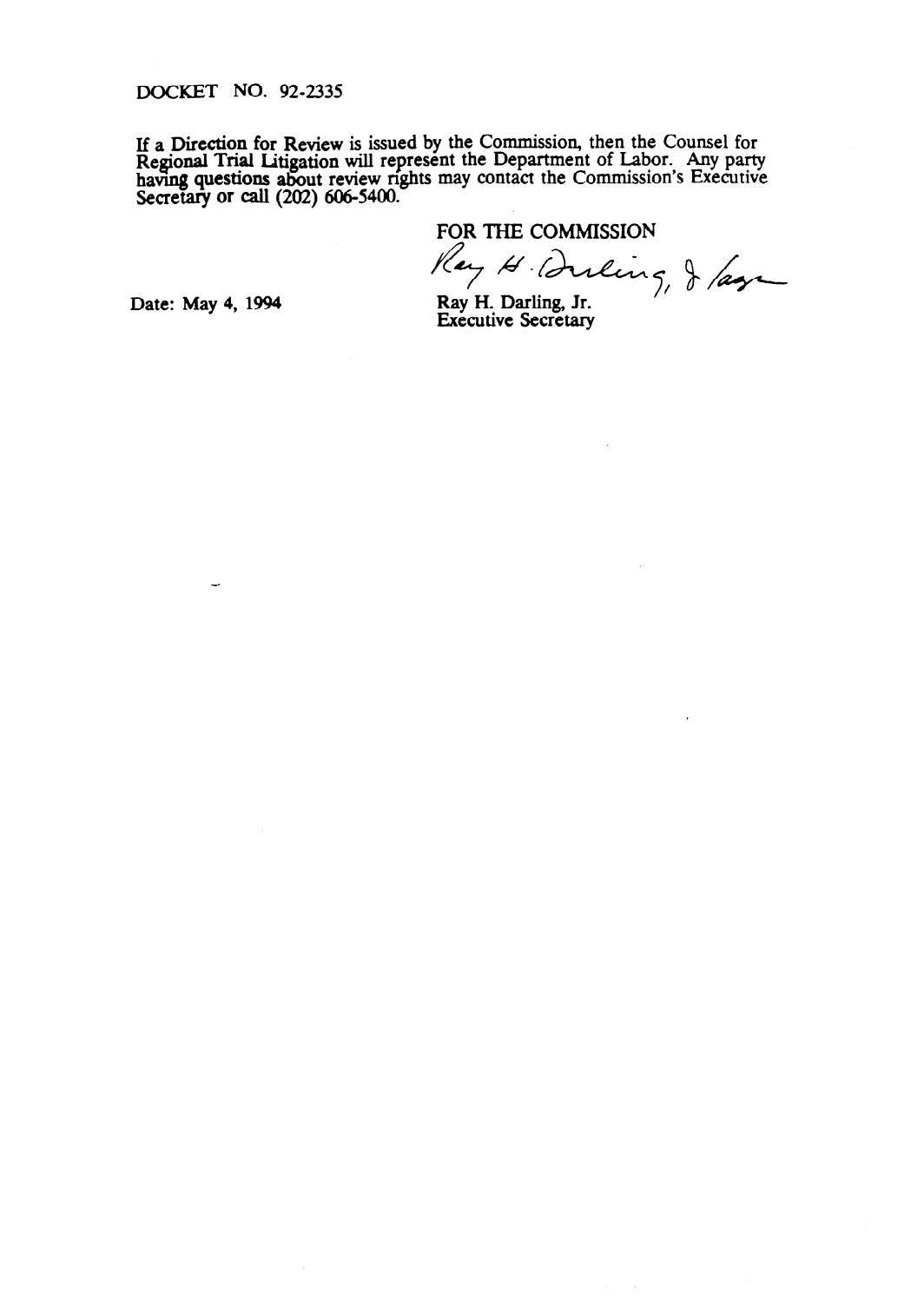## DOCKET NO. 92-2335

### NOTICE IS GIVEN TO THE FOLLOWING:

Daniel J. Mick, Esq.<br>Counsel for Regiona Counsel for **Regional Trial Litig**<br>Office of the Solicitor, U.S. DO JU<br>. auon<br>I Office of the Solicitor, **U.S. DOI**<br>Room \$4004 Room <del>S4004</del><br>200 Constituti 200 **Constitution Ave.,** N.W. Washington, D.C. 20210

James E. White, Esq. Office of the Solic 525 Griffin Square Bldg., Suite 50 Griffin & Young Streets Dallas, TX 75202

Karen L. Clark Southwestern Bell Telephone Co. 6500 West Loop South<br>Zone 5.5 ZONE 5.5<br>Ballaire TY 77401  $S$ 

Robert W. Rickard, Esq. Communications worker.<br>1515 Jefferson  $\frac{1515}{100000}$  Contractions TX 77002  $15000000$ 

Robert David Krueger 1705 Rosewood<br>Houston, TX 77004 1705 Rosewood

Louis G. LaVecchia Administrative Law Judge<br>Occupational Safety and Health Review Commission  $\overline{a}$ rederal Building, Room and France<br>1100 Commonse Street \RII Review Commerce Street<br>Religion TV 75242.0701 Danas,  $\frac{1 \lambda}{3242}$  0/91

00109457523:06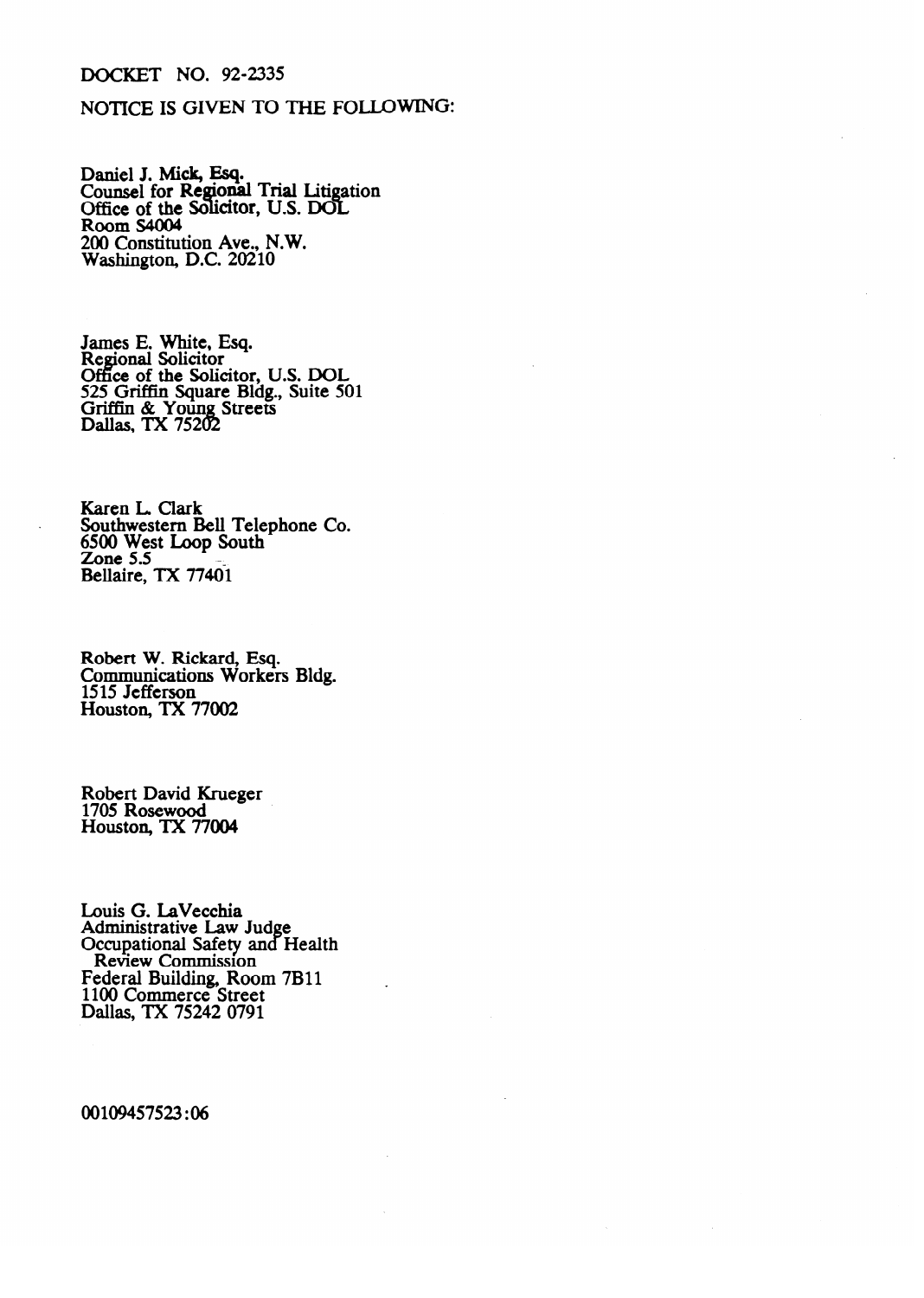

#### UrNED STATES OF **AMERICA**  OCCUPATIONAL SAFETY AND HEALTH REVIEW COMMISSION ROOM 7811, FEDERAL BUILDING 1100 COMMERCE STREET **DALLAS,** TEXAS 75242-0791

PHONE: FAX: **COM(214)767-5271 COM(214)767-**  FTS (214) 767-5271

| SECRETARY OF LABOR,         |  |
|-----------------------------|--|
|                             |  |
| Complainant,                |  |
| v.                          |  |
|                             |  |
| <b>SOUTHWESTERN BELL</b>    |  |
| TELEPHONE COMPANY,          |  |
|                             |  |
| Respondent.                 |  |
|                             |  |
| CWA OF AMERICA, LOCAL 6222, |  |
|                             |  |
| <b>Authorized Employee</b>  |  |
| Representative.             |  |
|                             |  |
| ROBERT DAVID KRUEGER,       |  |
|                             |  |
| Intervenor.                 |  |
|                             |  |

# . OSHRC DOCKET NO. 92-2335

# DECISION AND ORDER

This is a proceeding brought before the Occupational Safety and Health Review Commission ("the Commission") pursuant to section 10 of the Occupational Safety and Health Act of 1970, 29 U.S.C. § 651 *et seq.* ("the Act").

My office is in receipt of a settlement agreement which has been executed by representatives of Complainant and Respondent. My office is also in receipt of a letter written by Robert Krueger, an intervenor in this matter, in which Mr. Krueger makes a